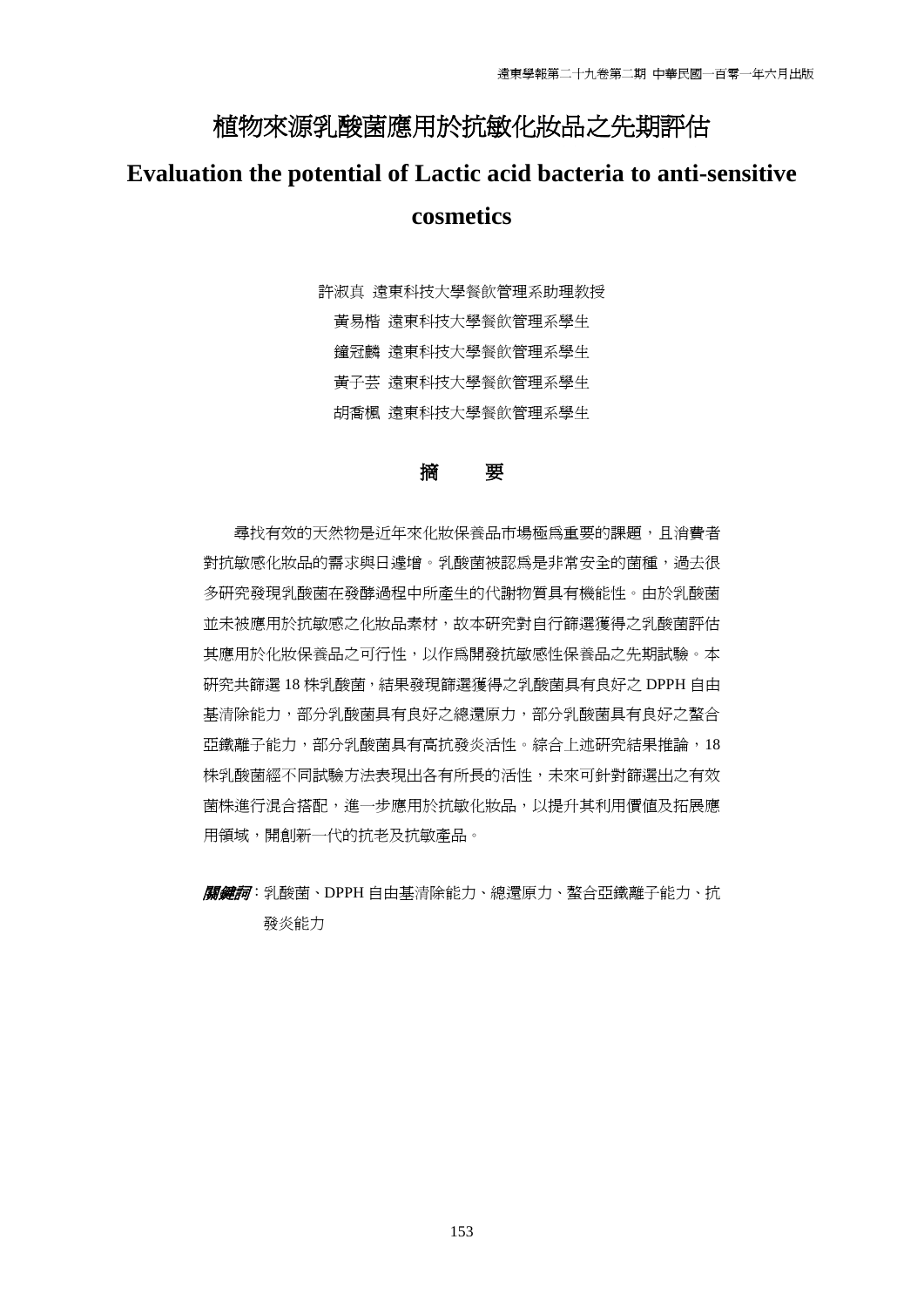Shu-Chen Hsu, Assistant Professor, Department of Food and Beverage Management, Far East University Huang, Yi-Kai, Student, Department of Food and Beverage Management, Far East University Chung, Kuan-Lin, Student, Department of Food and Beverage Management, Far East University Huang, Zih-Yun, Student, Department of Food and Beverage Management, Far East University Hu, Ciao-Fong, Student, Department of Food and Beverage Management, Far East University

### **Abstract**

The need of finding good natural materials for anti-sensitive cosmetics is becoming more and more important to consumers. Lactic acid bacteria (LAB) are generally regarded as safe (GRAS), and their fermented products display biological activities were demonstrated in many reports. In order to understand if LAB ferments could apply in cosmetics, the potential of LAB isolates to anti-sensitive cosmetics was evaluation. A total of 18 LAB strains were isolated from plant samples in this study. All LAB isolates had strong DPPH radicals scavenging activity. Eighteen LAB isolates showed varying degrees of reducing activity,  $Fe^{2+}$  chelating ability and anti- inflammatory activity. In conclusion, 18 LAB isolates possessing various antioxidative and anti-inflammatory activities, these results suggested that local LAB isolates can be mixed used, and they could beneficially provide antioxidants and anti-inflammant to manufacture innovative anti-sensitive and anti-aging cosmetic products.

*Keywords*: Lactic acid bacteria, DPPH free radical scavenging activity, total reducing power,  $Fe<sup>2+</sup>$  chelating activity, anti-inflammatory activity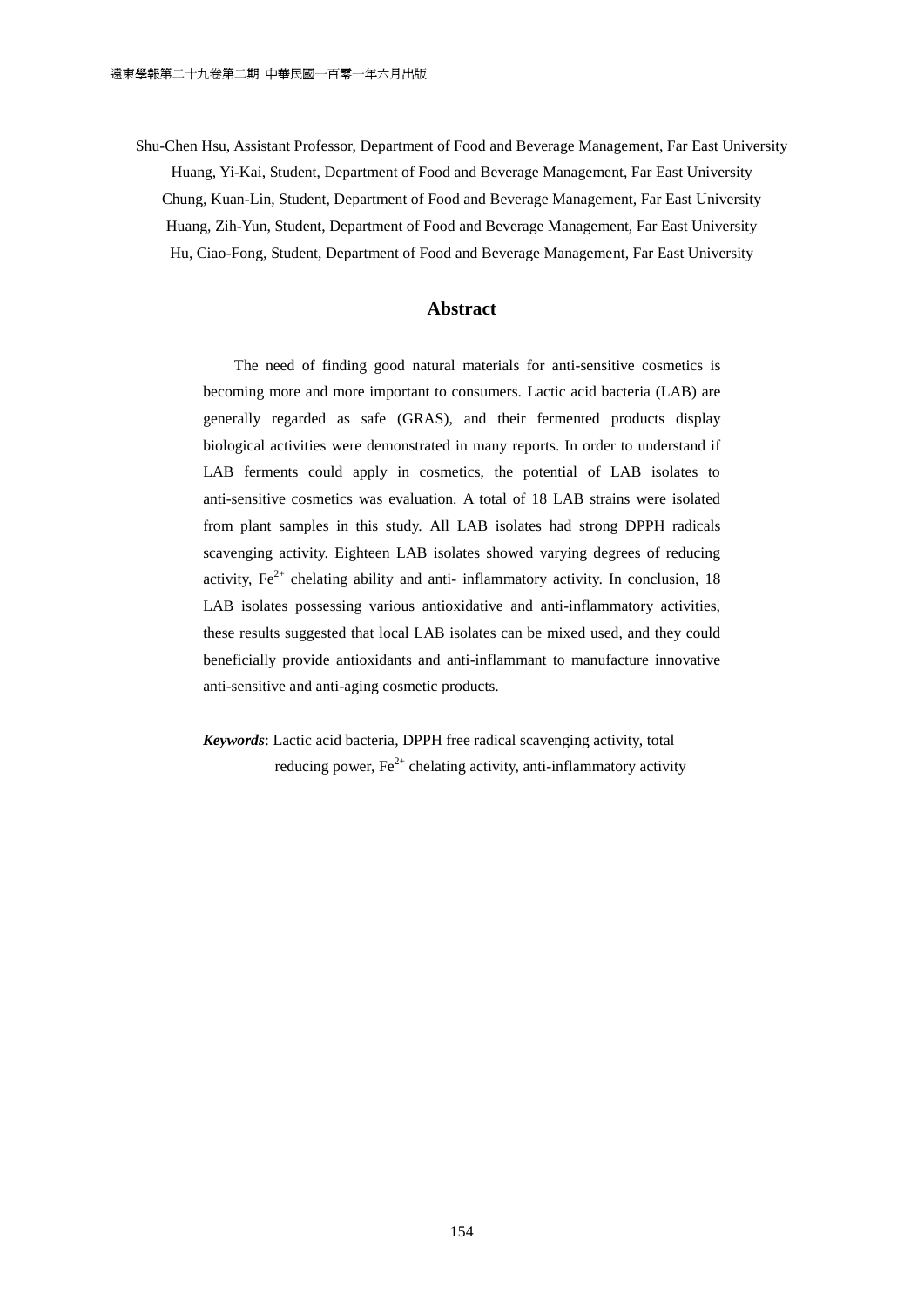## 一、前言

近年來,化妝品市場訴求減少化學物質對皮膚 的刺激及副作用,而現今化妝品市場愈來愈強調天 然化妝品的重要性,除了是因為人們對人工合成化 合物有安全疑慮,還有減少廢棄物對於環境傷害 等,所以尋找有效的天然物,便成為重要的課題。

敏感性皮膚 (sensitive skin) 是皮膚知覺神經 耐受閥值降低,造成對外界刺激敏感,引起的早期 發炎現象,此類型肌膚由於皮膚之生理防禦機能較 弱,致使保水力不佳及皮脂膜形成不良,外在刺激 物質或過敏物質便易侵入而導致肌膚內部發炎。遺 傳體質、飲食、作息、情緒、壓力等都是造成現代 人肌膚敏感現象的因素,因此消費者對抗敏感及低 敏感化妝品的需求與日遽增。但坊間很多低敏感性 保養化妝品配方多是減少香精、酒精或防腐劑,降 低去角質、去油、去痘、收斂等成分,並添加舒緩 鎮定成分,卻缺乏修復成分。但若無法增加肌膚保 水度及強化肌膚自身之防禦機制,將無法真正改善 敏感性肌膚的問題。若能找出可清除有害的活性氧 物質,及具有強化 DNA 修復系統和防禦系統功能 之成分應用於保養化妝品,應可增加皮膚之免疫系 統,減少刺激因子對皮膚的傷害。

乳酸菌 (Lactic acid bacteria) 被認為是非常安 全的菌種 (generally regarded as safe, GRAS), 是一 群可將醣類發酵成乳酸的細菌總稱,對人體來說是 一種益生菌,其能產生有機酸如乳酸以降低 pH 値,並能產生抗菌物質等[1-2]。過去研究發現,乳 酸菌的胞外分泌物質可活化腸道部位的巨噬細胞 及淋巴細胞的產生,促使免疫球蛋白 A 的濃度提 升,並產生 γ-干擾素及抗腫瘤因子以抑制腫瘤細胞 形成,因此被認為具有強化免疫系統的功能 [3-5]。近年乳酸菌的應用研究呈現多元化,其相關 產品之醫藥保健訴求包括有整腸、抑制致病菌、降 低膽固醇、活化免疫系統、抑制腫瘤、調節血壓、 減緩過敏反應等功效,對於許多文明病的預防與醫 療輔助均有顯著的效果[6-9]。同時,乳酸菌的細胞 壁組成含有胜肽聚醣 (peptidoglycan),可活化免疫 反應,甚至研究發現乳酸菌之死菌體也有刺激免疫 反應的能力。很多研究也發現乳酸菌在發酵過程中 所產生的代謝物質具有機能性,這些物質包括完整 的死菌體、細胞壁組成分,以及經由發酵過程產出 的胜肽、胞外多醣、脂肪類物質[10-12]。由於乳酸 菌的效用非常多樣化,而在非腸胃道的保健功能應 用上也愈來愈受到重視,表示相關產品尚有很大的 開發空間,相當值得投入與開發。因此,其應用範 圍應可擴及保養化妝品產業,作為抗敏感之化妝品 素材。

由於老化及敏感都是導致皮膚疾病的因素之 一,發展可強化皮膚保濕及保護能力,強化抗氧化 活性的低敏感性保養品,才足以真正滿足敏感性肌 膚之消費者的真正需求。過去,乳酸菌並未被應用 於抗敏感之化妝品素材,故本研究計畫將篩選乳酸 菌並探討其特性,評估乳酸菌發酵產物加入化妝保 養品之可行性,作為開發抗敏感性保養品之先期試 驗,符合消費者天然訴求之期待。

# 二、實驗材料及研究方法

(一) 藥品

本 研 究 所 使 用 之 Lactobacilli MRS Broth (Acumedia, Neogen Corporation)、ascorbic acid、 trichloroacetic acid、potassium ferricyanide (廠牌皆為 Koch-Light Laboratories LTD)  $\cdot$  H<sub>2</sub>O<sub>2</sub>  $\cdot$  methanol  $\cdot$ BHT 及 iron(III) chloride (廠牌皆為 Nihon Shiyaku Reagnet) 購自承洺科技有限公司 (高雄,台灣)。LB broth、NH agar 及 Agar 廠牌為 DifcoTM laboratories (Becton, Dickinson and Company),購自啓新生物科 技有限公司 (台北,台灣); EDTA、potassium chloride、sodium chloride 及 Tris (廠牌皆為 Amresco) 購自波仕特生物科技有限公司 (台北,台灣); ferrous chloride (J. T. Baker)、α-bisabolol、ferrozine、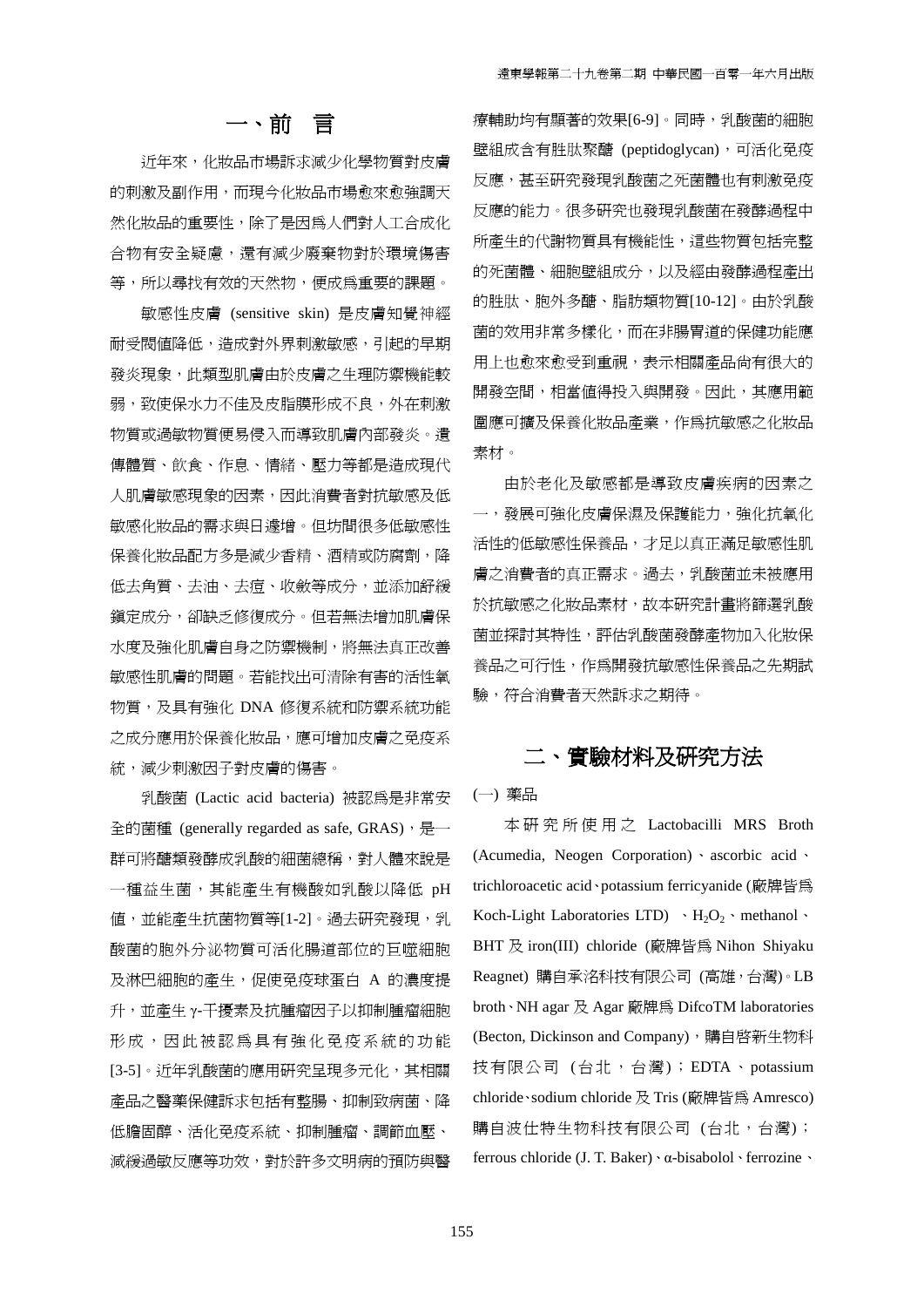2,2-diphenyl-1-picrylhydrazyl (DPPH)、linoleic acid 及 5-lipoxygenase (廠牌皆為 Sigma) 購自友和貿易 股份有限公司(台北,台灣)。

### (二) 儀器設備

本研究所使用之分光光度計為ChromTech公司 UV-1600 型。

( 三 ) 乳酸菌菌株篩選 (Isolation of Lactic acid bacteria strains)

篩選數種植物之表面菌株,並將這些植物來源 菌株接種至麵糰中,培養數代後使特殊菌種成為優 勢菌,再將培養所得之微生物接種至 MRS broth, 37℃培養 48 小時後,以四區劃線法至 MRS agar, 挑選數個單一菌落再以 MRS broth 於 37℃培養 24 小時,分別挑出生長良好之單一菌落,以鏡檢、革 蘭氏染色 (Gram stain)、catalase 試驗、產氣試驗及 運動性特性等生化特性進行菌種確認,結果呈現 catalase 負反應、革蘭氏陽性、不具運動性,而外形 為桿狀或球形者,認定其為乳酸菌[2]。同時,針對 篩選所得菌種之發酵液進行 pH 值測定。

(四) 抗氧化能力之分析

(1) DPPH 自由基清除能力之測定 (DPPH free radical scavenging activity)

 參考 Bondet 等 (1997) 之方法經修飾後行之 [13]。取乳酸菌發酵液與新鮮配製之 0.1mM DPPH 之甲醇溶液均勻混合後,靜置暗處反應 50 分鐘, 以分光光度計測定混合液於 517nm 之吸光值。BHT **為實驗控制組,利用相對於對照組的吸光值減少百** 分比計算出各試驗樣品清除 DPPH 自由基之能 力。本試驗為 3 次重覆。

(2) 總還原力測定 (Total reducing power)

參考 Yen 及 Chen (1995) 之方法行之[14]。以 BHT 為對照組,將不同濃度之乳酸菌發酵產物與 0.2M 磷酸鹽緩衝液 (pH 6.6) 及 1%赤血鹽經混合 均勻,於 50℃水浴 20分鐘,再加入 10%三氯醋酸 (trichloroacetic acid, TCA) 溶液, 200×g 離心 20分 鐘後取上清液與 0.1%氯化鐵 (FeCl3) 溶液反應,再 以分光光度計測定混合液在 700nm 之吸光值,所測 得之吸光值愈高,則表示樣品之還原力愈強。本試 驗為 3 重複試驗。

(3) 螯合亞鐵離子能力之測定  $(Fe^{2+}$  chelating activity)

參考 Boyer 及 McCleary (1987) 之方法行之 [15]。將乳酸菌發酵液與 2 mM 氯化亞鐵反應 30 秒 後,再加入 5mM ferrozine,於室溫下反應 10 分鐘, 旋即利用分光光度計測定其在 562nm 下之吸光 值,所測吸光值愈低,表示螯合亞鐵離子之能力愈 強。本試驗重複 3 次。

(4) 統計分析 (Statistic analysis)

抗氧化分析所得之數據以 Statistical Analysis System (SAS Institute, Inc., 2000) 軟體進行統計分 析,以 ANOVA 程序作變異分析,並且以鄧肯氏多 變域試驗法 (Duncan's Multiple Range Test, DMRT) 在 α = 0.05 下比較平均值之顯著性差異。

#### (五) 抗發炎能力測定 (Anti-inflammatory activity)

參考 Ulusu 等人 (2002) 之方法行之[16]。取 5mM 亞麻油酸加入不同濃度樣品,再加入新鮮配置 之 5-lipoxygenase (12.5 unit/ml, 0.1M Tris-HCl buffer, pH8.8) (EC 1.13.11.12, Sigma-Aldrich, Steinheim, Germany), 最終反應總體積以 ddH2O 補足, 25℃水 浴反應 10 分鐘後, 測定波長為 234nm 之吸光値, 並以紅沒藥醇 (α-bisabolol) 為控制組。所測得之吸 光度值愈低,代表抗發炎活性愈佳。本試驗為三重 複試驗。

### (六) 抗菌試驗 (Antibacterial activity)

根據 Rammelsberg 及 Radler (1990) 所述濾紙 擴散法 (disc diffusion assay) 行之[17]。取 培養於適當培養基且生長至指數期 (log phase) 之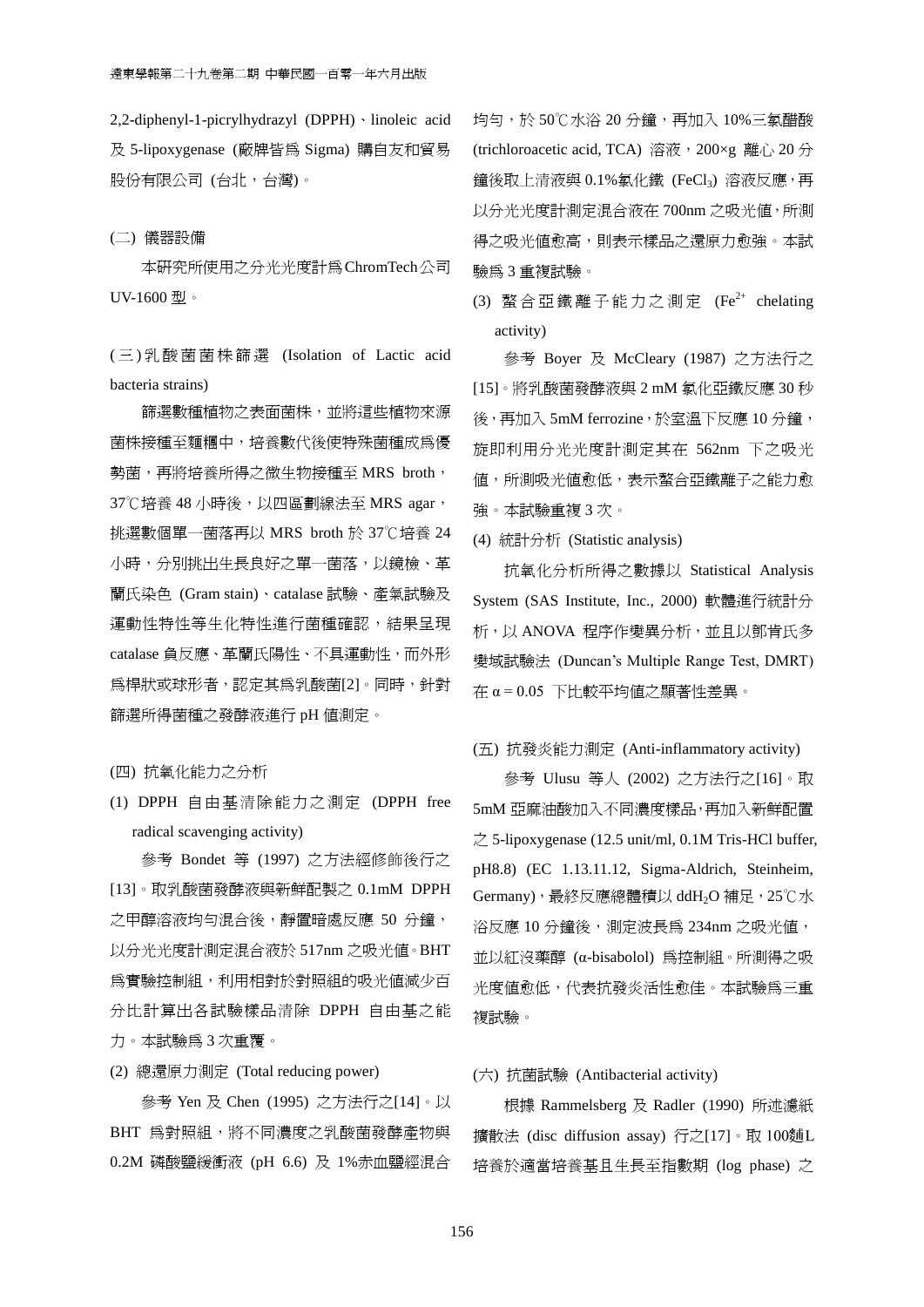表皮葡萄球菌 (*staphylococcus epidermidis* BCRC 11030) 及大腸桿菌 (*Escherchia coli* ATCC 25922) 塗抹於 NA agar 之平板培養基表面,靜置 20 分鐘 後,再將滴有 20麵L 乳酸菌發酵上清液之圓型濾紙 片 (濾紙直徑 8mm) 貼於已塗抹菌液的培養基表 面,於 37℃培養 24 小時,測量其形成透明環的抑 菌圈直徑大小。此抑菌圈直徑若在<11 mm 則爲"-" (無抑菌效果), 若大小在 11~16 mm, 則以+表示, 若大小在 17~22mm,則以++表示,若抑菌圈大小 >23mm,則以+++表示。

## 三、結果與討論

(一) 菌種篩選與確認

將自行篩選且培養於麵糰內之菌種以 MRS broth 於厭氧條件下擴大培養,並利用四區劃線法培 養至 MRS 平板,隨機挑選不同型態之菌落接種至 MRS broth,於 37℃厭氧培養 24 小時。去除不符合 乳酸菌生化特性之菌株,共篩選出 18 株乳酸菌, 生化試驗結果如表 1 所示。

(二) 抗氧化能力之分析

(1) DPPH 自由基清除能力 (DPPH free radical scavenging activity)

自由基及活性氧分子的存在與老化及疾病息 息相關。人體內雖然具有超氧歧化酶 (superoxide dismutase, SOD) 及麩胱甘肽過氧化酶 (glutathione peroxidase, GSHPx) 等物質能清除體內過多的自由 基,但隨著年齡增加及外在不良因子的影響,體內 清除自由基的能力會逐漸降低,因此需要其他輔助 因子來增強抗氧化能力[18]。而發展以天然物質為 主而無副作用的抗氧化劑是現今的趨勢。

1,1-diphenyl-2-picrylhydrazyl (DPPH) 常被用 於抗氧化研究,以檢測抗氧化劑供氫能力。因 DPPH 甲醇溶液於 517nm 下具強吸光效果,抗氧化劑與自 由基結合後,將使得吸光值降低或消失,由此可判 定樣品捕捉 DPPH 自由基之能力[13]。

| 篩選菌種生化試驗結果<br>表1、      |     |          |           |                       |     |
|------------------------|-----|----------|-----------|-----------------------|-----|
| 菌種編號                   | 型態  | 觸酶<br>試驗 | 革藍氏<br>染色 | 產氣<br>試驗 <sup>。</sup> | 運動性 |
| 2L                     | 鏈型  |          | $G(+)$    | $^{+}$                | 無   |
| 2S                     | 四球型 |          | $G(+)$    |                       | 無   |
| 3W                     | 鏈型  |          | $G(+)$    | $^{+}$                | 無   |
| 3S                     | 四球型 |          | $G(+)$    |                       | 無   |
| 4W                     | 鏈型  |          | $G(+)$    | $^{+}$                | 無   |
| 6W                     | 鏈型  |          | $G(+)$    | $^{+}$                | 無   |
| 6Y                     | 鏈型  |          | $G(+)$    | $^{+}$                | 無   |
| 8W                     | 鏈型  |          | $G(+)$    | $^{+}$                | 無   |
| 9                      | 鏈型  |          | $G(+)$    | $^{+}$                | 無   |
| 11W                    | 鏈型  |          | $G(+)$    | $^{+}$                | 無   |
| 13                     | 鏈型  |          | $G(+)$    | $^{+}$                | 無   |
| 16S                    | 鏈型  |          | $G(+)$    | $^{+}$                | 無   |
| $17 - 1$               | 鏈型  |          | $G(+)$    | $^{+}$                | 無   |
| $18-1L$                | 鏈型  |          | $G(+)$    | $^{+}$                | 無   |
| $18-1S$                | 鏈型  |          | $G(+)$    | $^{+}$                | 無   |
| $18-2$                 | 鏈型  |          | $G(+)$    | $^{+}$                | 無   |
| $19-1$                 | 鏈型  |          | $G(+)$    | $^+$                  | 無   |
| $20 - 2$<br>+ 韦元命尧気, - | 鏈型  | - 韦元不命斋侍 | $G(+)$    | $^{+}$                | 無   |

a: +表示會產氣,-表示不會產氣

圖 1 為本研究篩選乳酸菌之 DPPH 自由基清除 能力分析,結果發現,18 株篩選所得之乳酸菌皆具 有良好的 DPPH 自由基清除能力,且其培養 24 小 時後之發酵上清液之 DPPH 自由基清除能力可達到 BHT (1mg/ml) 的 57.58%-106.74%, 其中表現最佳 的菌株為 2S,其 DPPH 自由基清除能力為人工合成 抗氧化劑 BHT 的 106.74%。顯示本研究所得之乳酸 菌發酵上清液之 DPPH 自由基清除能力極佳。





157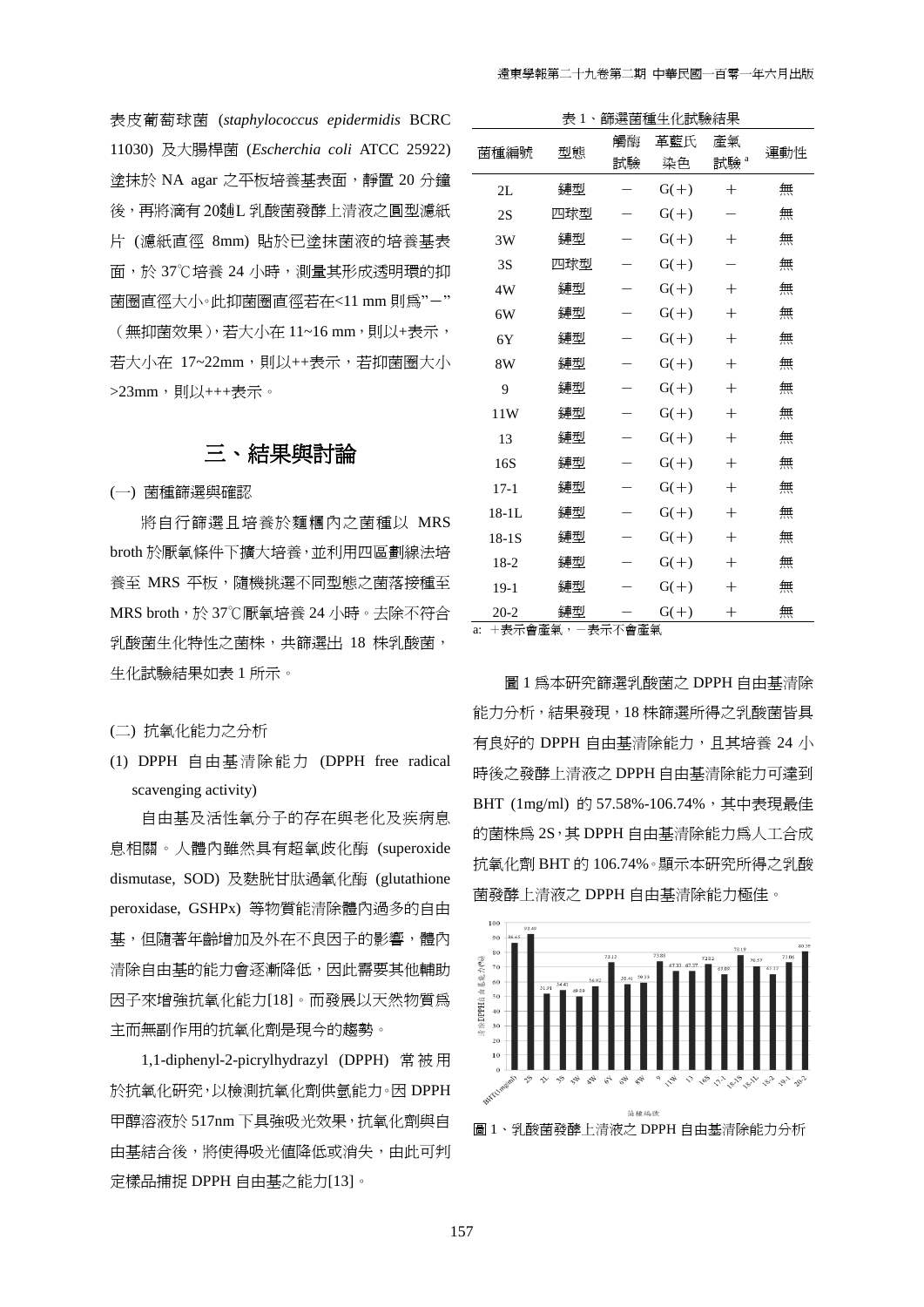## (2) 總還原力 (Total reducing power)

還原劑 (reducing agents) 可還原已氧化的過 氧化物以減緩氧化作用。因此測定抗氧化物的還原 力能用以得知其抑制活性自由基的能力。若樣品具 還原力,會將 Fe<sup>3+</sup>(CN)<sub>6</sub> 還原成 Fe<sup>2+</sup>(CN)<sub>6</sub>,再與 Fe<sup>3+</sup>  $E$ 成普魯士藍 $(Fe<sub>4</sub>[Fe(CN)<sub>6</sub>]$ <sub>3</sub>),普魯士藍爲一深藍 色之化合物, 在 700 nm 具有最大吸光值, 故當反 應所得之吸光値愈高,則表示樣品的還原力愈強。

圖 2 為本研究篩選乳酸菌之總還原力分析,結 果發現,除 3S、4W 及 18-1L 之發酵上清液具有良 好的總還原力外,其他乳酸菌之總還原力都較 BHT (0.5 mg/ml) 弱。且經統計分析發現 3S 之總還原力 與 BHT (0.5 mg/ml) 有顯著性差異 (p<0.05),4W 及 18-1L 則與 BHT (0.5 mg/ml) 具有相同的還原效 力。

以 1 mg/ml BHT 為基準値 (98.5%), 3S、4W、 9、18-1L 四株乳酸菌的還原力功效較為明顯,其中 以 3S (57.94%) 為最高,其次為 18-1L (52.27%)、 4W (49.19%)、9 (42.71%),其餘菌株則介於 26.27% 至 37.14%,還原能力較弱。



### (3) 螯合亞鐵離子能力 (Metal chelating activity)

金屬離子可以催化脂質氧化的發生,因此,具 有螯合金屬能力的物質,可用於避免金屬離子所誘 導的脂質過氧化作用。亞鐵離子 (Fe<sup>2+</sup>) 為最具影響 力的助氧化劑之一,其會藉由 Fenton 反應生成羥基 自由基 (・OH),亦會與過氧化脂質 (LOOH) 反應 生成氧化脂質自由基 (LO・),對細胞造成破壞, 因此具有螯合 Fe<sup>2+</sup>能力之物質,可作為抗氧化的協 同劑。由於 Fe<sup>2+</sup>能與 Ferrozine 形成複合物, 在 562 nm 具有最大吸光值,故反應所得之吸光值愈低表 示樣品螯合 $Fe^{2+}$ 的能力愈強 $[15]$ 

圖 3 為本研究篩選乳酸菌之螯合亞鐵離子能力 分析,結果發現僅有 13 株乳酸菌之發酵上清液具 有螯合亞鐵離子之能力,且不同乳酸菌發酵上清液 對亞鐵離子捕捉活性差異相當大,有 5 株乳酸菌 (6Y、9、18-1S、18-1L 及 20-2) 之發酵上清液不具 有螯合亞鐵離子之能力,其他 13 株乳酸菌發酵上 清液對亞鐵離子之螯合能力為 3.04-76.36%,其中又 以 2S 及 3S 效果最好,在 EDTA (1mg/ml) 螯合率為 98.51%時,其螯合率分別為 76.36%及 76.1%,效果 是 EDTA (1mg/ml) 的 77.56%及 77.26%。



## (三) 抗發炎能力測定

亞麻油酸 (Linoleic acid) 過量存在,會增加花 生四烯酸 (Arachidonic acid) 在生物體內的含量, 花生四烯酸為二十碳不飽和脂肪 (C20:4), 是參與 發炎反應重要物質,其會形成白烯素 (leukotriene, LT) 類化合物等親發炎性的二十碳酸, 是引起發炎 反應的重要媒介物,這些物質會使血管擴張、組織 液滲出,並刺激產生痛覺[19]。許多研究顯示抑制 花生四烯酸的代謝可抑制老鼠皮膚發炎及腫瘤 [20-22]。因此,抑制花生四烯酸代謝可阻止或治療 發炎產生的相關疾病。而體外脂質氧合酶抑制分析 法是評估抗發炎活性的重要方法,脂質氧合酶 (5-Lipoxygenase, 5-LOX) 會催化生成細胞發炎前 驅物質-白烯素之機轉,因此,對於反應中 5-LOX 的抑制能力,可用來篩選及比較樣本之抗發炎活性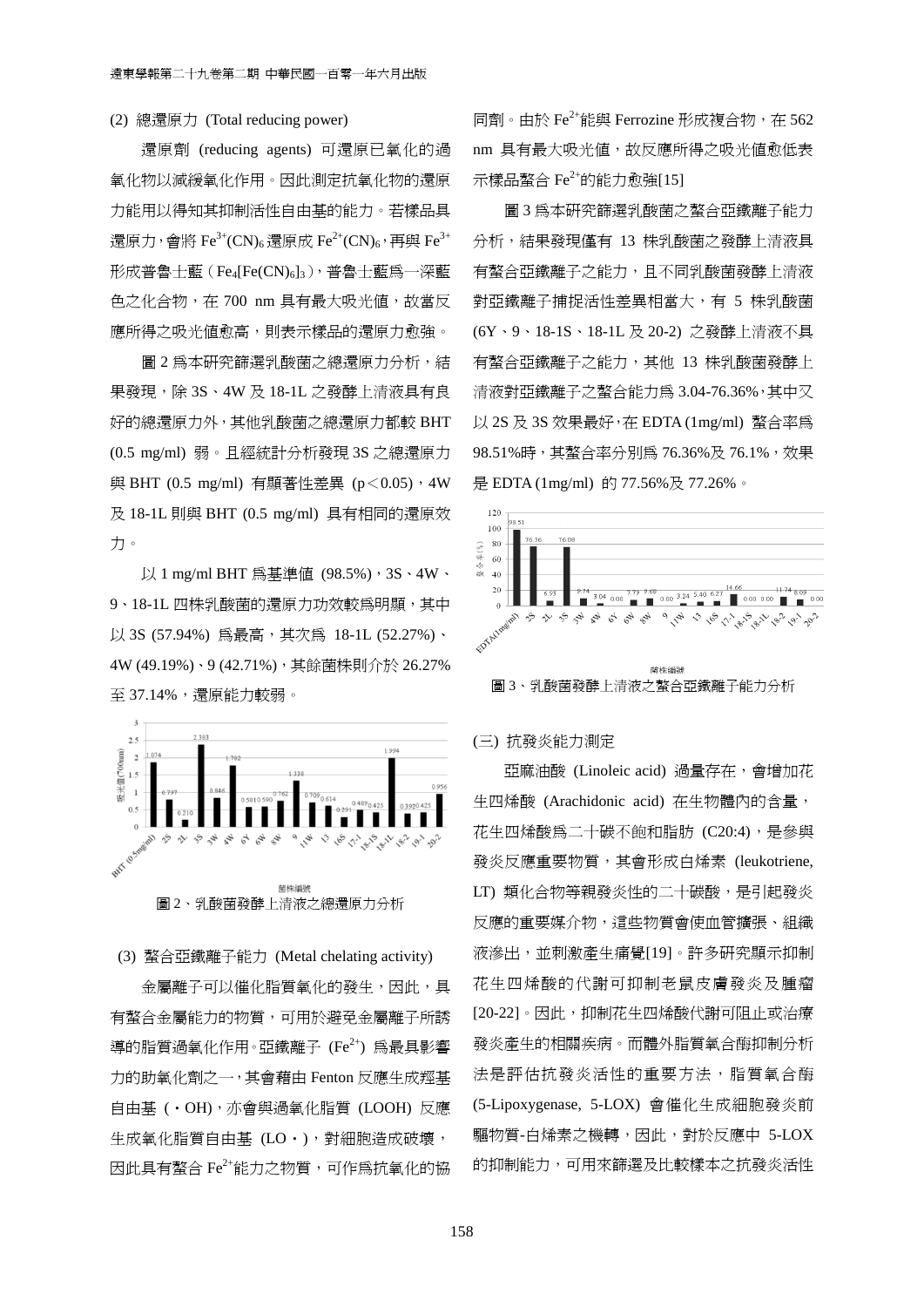[23]。5-LOX 會氧化多元不飽和脂肪酸之 pentadiene 結構,當添加抑制劑時會降低其不飽和脂肪酸之改 變,在測定 OD234 nm 下所測的吸光值也愈低,而紅 沒藥醇 (α-bisabolol) 被廣泛用在皮膚舒緩以及具 有強烈抑制 5-LOX 活性作用,故本研究以之為控制 組。

結果如圖 4 所示,以紅沒藥醇 (α-bisabolol) 為 控制組時,18 株乳酸菌中僅有 11 株具有抗亞麻油 酸過氧化的作用,其中抑制率最高者為 20-2 的 202.78%,最低者為 2S 的 16.32%,其抗發炎能力 具有顯著性差異 (p<0.05)。2L、4W、8W、11W、 16S、18-1L 及 19-1 之發酵上清液則無抗發炎能力。 顯示部分乳酸菌之上清液具有良好之抗發炎能 力,可應用於抗敏化妝保養品之開發。



## (四) 抗菌試驗

對保養品及化妝品製品而言,產品在製造過程 與消費者使用期間,皆可能會受到微生物污染。為 了在有效的使用期限內,維持產品的穩定性,避免 微生物污染所引起的腐壞與變質,一般產品會添加 防腐劑於化妝品中來延長產品的保存期限與降低 微生物的生存能力。但是當消費者大量使用或局部 使用防腐劑總量累積偏高時,就可能增加皮膚的損 害之風險,引起過敏反應,形成接觸性皮膚炎等皮 膚疾病。另外,由於細菌對抗生素的抗藥性有增強 趨勢,以及一些藥物或是防腐劑普遍存在對皮膚有 過敏性或致癌性等的潛在危險性,因此已有愈來愈 多研究從自然界中尋找天然的有效抗菌物質來取 代防腐劑或藥物的應用。

本研究以濾紙擴散法測試乳酸菌胞外液對細 菌生長的影響。經研究結果發現,所有乳酸菌發酵 上清液在試驗皆無抑菌環的生成,顯示本研究所篩 選之所有乳酸菌胞外上清液對表皮葡萄球菌 *Staphylococcus epidermidis* BCRC 11030 及大腸桿菌 *Escherichia coli* ATCC 25922 皆無抑菌效果。

將受試菌株接種於 MRS broth, 於 37℃厭氧環 境培養 48 小時後,發酵液以 pH meter 測定 pH 值, 結果發現本研究所篩選之乳酸菌之大部分發酵液 pH 值會由 6.32 降低至 4.41-4.45, 菌株 17-1 之發酵 液 pH 值略低, 約為 4.25, 而 2S 及 3S 之發酵液 pH 值較低,分別為 3.90 及 3.94,若將之添加於保養品 中並配合其他天然抑菌成分應可抑制部分微生物 的生長。但是由於本研究使用胞外發酵液進行實 驗,未來將進一步探討胞內液之抑菌能力,以期獲 得具有良好抑菌效果之菌株,並探討自行篩選之乳 酸菌胞內液及發酵胞外液之抑菌效果的差異。

## 四、結論

本研究針對自行培養之 18 隻乳酸菌株進行抗 氧化實驗以評估抗老化之能力,並進行抗發炎實驗 評估抗發炎能力。結果發現 18 株乳酸菌皆具有優 良的 DPPH 自由基清除能力, 其中又以 2S 最佳; 3S、4W、9 及 18-1L 此 4 株乳酸菌之總還原力較其 他乳酸菌株明顯;而 2S 及 3S 之螯合亞鐵離子能力 最佳;在抗發炎實驗中,則發現 20-2 及 3S 之效果 最為顯著。綜合來說,3S 菌株在各項活性評估上表 現相對較佳。

本研究之結果顯示自行篩選之植物性來源乳 酸菌皆具有良好之抗氧化能力,但是不同乳酸菌株 發酵物之抗氧化能力及抗發炎能力不同,且 18 株 乳酸菌經不同的試驗方法表現出各有所長的作用 活性,推測可能是由於不同乳酸菌株的一次代謝產 物或是二次代謝物不同所造成,因此,未來可針對 篩選出之有效乳酸菌菌株 (如 3S 等) 做進一步的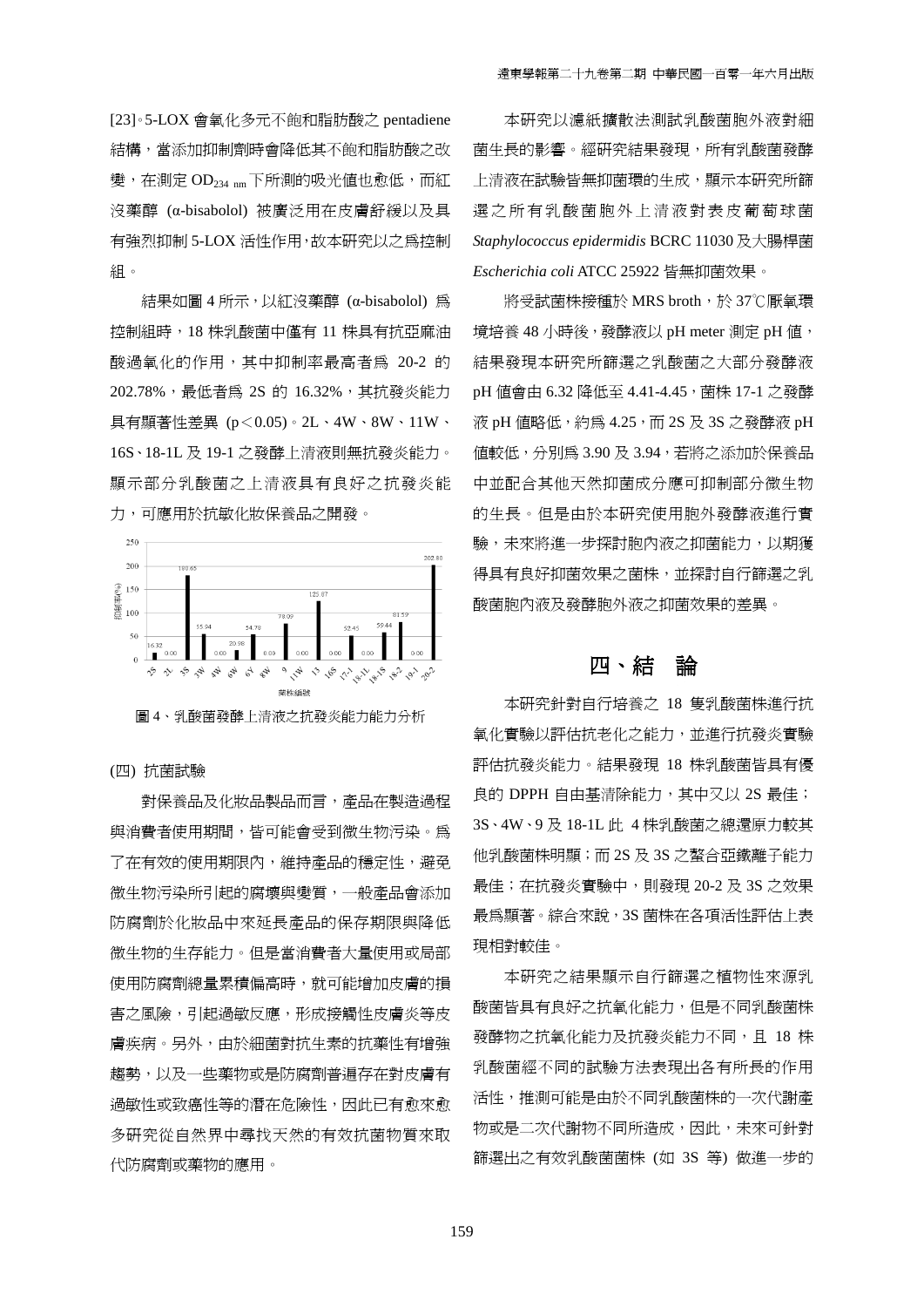發酵物成份分析,並藉由動物與人體試驗來研究其 活性成份在生理功能上之功效。

由於抗氧化能力為評估抗過敏產品效力的重 要指標,且過去有研究發現,混合菌種之功效優於 單一菌種[24],因此,未來或許可將篩選出之有效 菌株進行混合搭配,並進一步應用於抗敏保養化妝 品,以提升其利用價值及拓展應用領域,開創新一 代的抗老及抗敏產品。

## 感謝

 本研究承蒙遠東科技大學提供經費補助使實 驗能順利進行,特此感謝。

## 參考文獻

- [1] R. Havennar and J. H. J. Husis in't Veld, The Lactic Acid Bacteria. Wood B.J.B. ed. 1: 151-170. 1992.
- [2] F. J. Carr, D. Chill and N. Maida, The lactic acid bacteria: a literature survey. Crit Rev Microbiol 28: 281-370. 2002.
- [3] M. Sarrela, L. Lahteenmaki, R. Crittenden, S. Salminen and T. Mattila-Sandholm, Gut bacteria and health foods 3/4 the European perspective. Int J Food Microbiol 78: 99-117. 2002.
- [4] 潘子明.我國乳酸菌最近的研究趨勢暨通過健 康食品認證之乳酸菌產品現況.農業生技產業 季刊 3: 19-27. 2005.
- [5] 陳慶源.綜論乳酸菌之多元化應用.食品工業 40(9): 1-3. 2008.
- [6] R. Barrons and D. Tassone, Use of *Lactobacillus* probiotics for bacterial genitourinary infections in women: a review. Clin Ther 30: 453-68. 2008
- [7] S. Khani, H. M. Hosseini, M. Taheri, M. R. Nourani and A. A. Imani Fooladi, Probiotics as an alternative strategy for prevention and treatment of human diseases: a review. Inflamm Allergy Drug Targets 11: 79-89. 2012.
- [8] L. Kopp-Hoolihan, Prophylactic and therapeutic uses of probiotics: a review. J Am Diet Assoc 101: 229-38; quiz 239-41. 2001
- [9] M. Heyman, Effect of lactic acid bacteria on diarrheal diseases. J Am Coll Nutr. 19: 137S-146S. 2000.
- [10] S. Scheinbach, Probiotics: functionality and commercial status. Biotechnol Adv 16: 581-608. 1998.
- [11] F. Guarner and J. R. Malagelada, Gut flora in health and disease. The Lancet 360: 512-519. 2003.
- [12] S. Parvez, K. A. Malik, S. A. Kang and H. Y. Kim, Probiotics and their fermented food products are beneficial for health. J Applied Microbiol 100: 1171-1185. 2006.
- [13] V. Bondet, W. Brand-Williams and C. Berset, Kinetics and mechanisms of antioxidant activity using the DPPH free radical method. J Food Sci Technol 30: 609-615. 1997.
- [14] G. C. Yen and H. Y. Chen, Antioxidant activity of various tea extracts in relation to their antimutagenicity. J Agric Food Chem 43:27-32. 1995.
- [15] R. F. Boyer and C. J. McCleary, Superoxide ion as a primary reductant in ascorbate-mediated ferritin iron release. Free Radic Biol Med 3: 389-395. 1987.
- [16] N. N. Ulusu, D. Ercil, M. K. Sakar, and E. F. Tezcan, Abietic acid inhibits lipoxygenase activity. Phytother Res 16: 88-90. 2002.
- [17] M. Rammelsberg and F. Radler, Antibacterial polypeptides of *Lactobacillus* species. J Applied Microbiol 69: 177-184. 1990.
- [18] B. Halliwell and J. M. Gutteridge, Free radicals in biology and medicine. 3rd ed. Oxford University Press Inc. New York. USA. 1999.
- [19] 黃智生.發炎反應-常見文明病的始作俑者.科 學發展 422: 6-10. 2008.
- [20] J. Chang, R. P. Carlson, L. O'Neill-Davis, B.